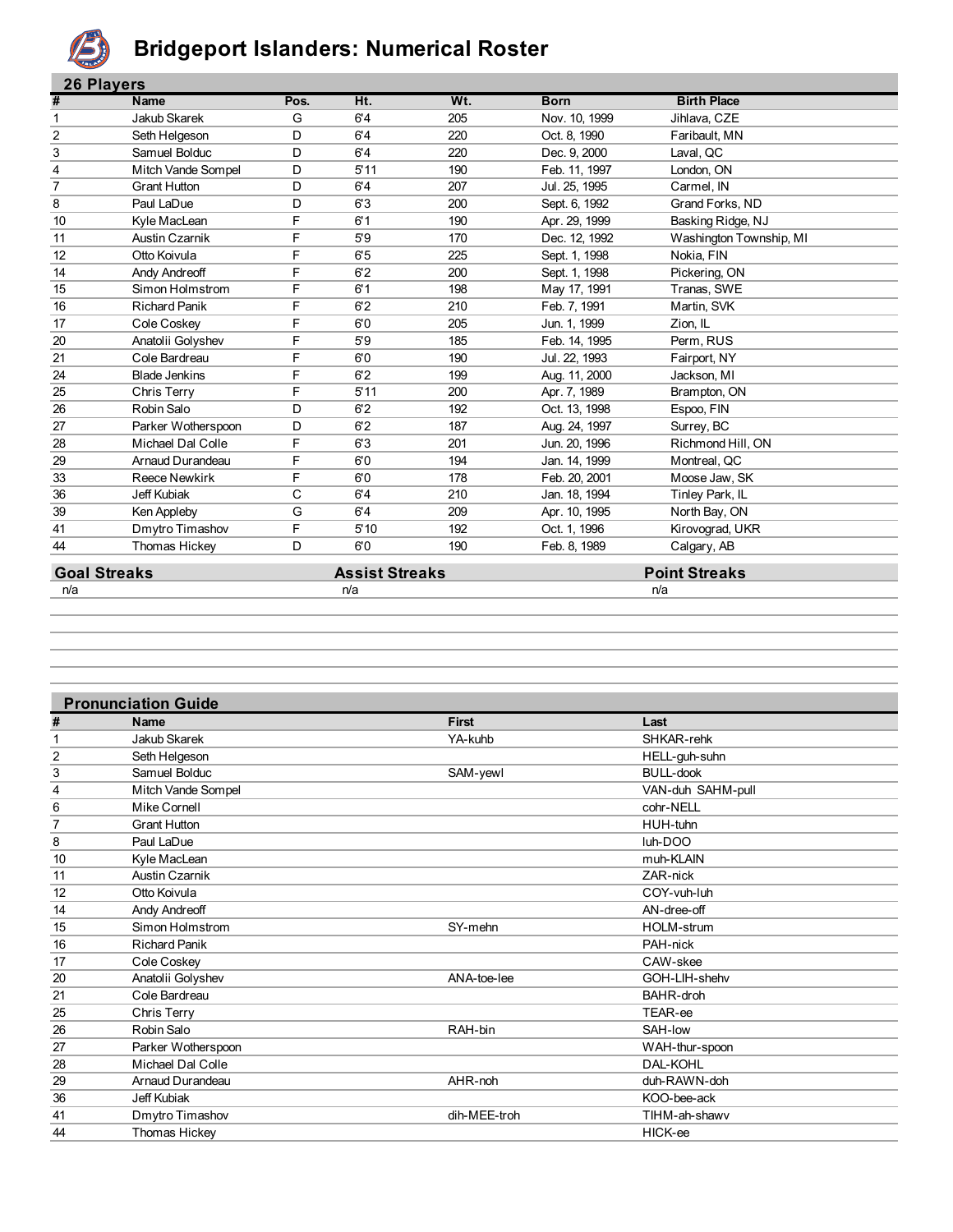

## **Bridgeport Islanders: Team Records**

| تخلفت                            |                     |                                  |                     |
|----------------------------------|---------------------|----------------------------------|---------------------|
| Category                         | $W - L - OTL - SOL$ | Category                         | $W - L - OTL - SOL$ |
| Overall:                         | $0 - 0 - 0 - 0$     | 1-goal games:                    | $0 - 0 - 0 - 0$     |
| Home:                            | $0 - 0 - 0 - 0$     | 2-goal games:                    | $0 - 0 - 0 - 0$     |
| Road:                            | $0 - 0 - 0 - 0$     | 3-goal games or more:            | $0 - 0 - 0 - 0$     |
|                                  |                     |                                  |                     |
| Scoring 5+ goals:                | $0 - 0 - 0 - 0$     | Allowing 5+ goals:               | $0 - 0 - 0 - 0$     |
| Scoring 4 goals:                 | $0 - 0 - 0 - 0$     | Allowing 4 goals:                | $0 - 0 - 0 - 0$     |
| Scoring 3 goals:                 | $0 - 0 - 0 - 0$     | Allowing 3 goals:                | $0 - 0 - 0 - 0$     |
| Scoring 2 goals:                 | $0 - 0 - 0 - 0$     | Allowing 2 goals:                | $0 - 0 - 0 - 0$     |
| Scoring 1 goal:                  | $0 - 0 - 0 - 0$     | Allowing 1 goal:                 | $0 - 0 - 0 - 0$     |
| Not scoring:                     | $0 - 0 - 0 - 0$     | Shutouts:                        | $0 - 0 - 0 - 0$     |
|                                  |                     |                                  |                     |
| <b>Scoring first:</b>            | $0 - 0 - 0 - 0$     | <b>Opponent scoring first:</b>   | $0 - 0 - 0 - 0$     |
|                                  |                     |                                  |                     |
|                                  |                     |                                  |                     |
| Leading after 1 period:          | $0 - 0 - 0 - 0$     | Leading after 2 periods:         | $0 - 0 - 0 - 0$     |
| Tied after 1 period:             | $0 - 0 - 0 - 0$     | Tied after 2 periods:            | $0 - 0 - 0 - 0$     |
| Trailing after 1 period:         | $0 - 0 - 0 - 0$     | Trailing after 2 periods:        | $0 - 0 - 0 - 0$     |
|                                  |                     |                                  |                     |
| <b>Outshooting opponent:</b>     | $0 - 0 - 0 - 0$     | Having more penalty minutes:     | $0 - 0 - 0 - 0$     |
| Outshot by opponent:             | $0 - 0 - 0 - 0$     | Having fewer penalty minutes:    | $0 - 0 - 0 - 0$     |
| Even shots:                      | $0 - 0 - 0 - 0$     | Even penalty minutes:            | $0 - 0 - 0 - 0$     |
|                                  |                     |                                  |                     |
| Recording 0-19 shots:            | $0 - 0 - 0 - 0$     | Allowing 0-19 shots:             | $0 - 0 - 0 - 0$     |
| Recording 20-29 shots:           | $0 - 0 - 0 - 0$     | Allowing 20-29 shots:            | $0 - 0 - 0 - 0$     |
| Recording 30-39 shots:           | $0 - 0 - 0 - 0$     | Allowing 30-39 shots:            | $0 - 0 - 0 - 0$     |
| Recording 40-49 shots:           | $0 - 0 - 0 - 0$     | Allowing 40-49 shots:            | $0 - 0 - 0 - 0$     |
| Recording 50+ shots:             | $0 - 0 - 0 - 0$     | Allowing 50+ shots:              | $0 - 0 - 0 - 0$     |
|                                  |                     |                                  |                     |
| Scoring 3+ PP goals:             | $0 - 0 - 0 - 0$     | Allowing 3+ PP goals:            | $0 - 0 - 0 - 0$     |
| Scoring 2 PP goals:              | $0 - 0 - 0 - 0$     | Allowing 2 PP goals:             | $0 - 0 - 0 - 0$     |
| Scoring 1 PP goal:               | $0 - 0 - 0 - 0$     | Allowing 1 PP goal:              | $0 - 0 - 0 - 0$     |
| Not scoring a PP goal:           | $0 - 0 - 0 - 0$     | Not allowing a PP goal:          | $0 - 0 - 0 - 0$     |
|                                  |                     |                                  |                     |
| Scoring shorthanded:             | $0 - 0 - 0 - 0$     | Allowing a shorthanded goal:     | $0 - 0 - 0 - 0$     |
|                                  |                     |                                  |                     |
| Leading at any point:            | $0 - 0 - 0 - 0$     |                                  | $0 - 0 - 0 - 0$     |
|                                  |                     | Trailing at any point:           |                     |
|                                  |                     |                                  |                     |
| Sunday:                          | $0 - 0 - 0 - 0$     | October:                         | $0 - 0 - 0 - 0$     |
| Monday:                          | $0 - 0 - 0 - 0$     | November:                        | $0 - 0 - 0 - 0$     |
| Tuesday:                         | $0 - 0 - 0 - 0$     | December:                        | $0 - 0 - 0 - 0$     |
| Wednesday:                       | $0 - 0 - 0 - 0$     | January:                         | $0 - 0 - 0 - 0$     |
| Thursday:                        | $0 - 0 - 0 - 0$     | February:                        | $0 - 0 - 0 - 0$     |
| Friday:                          | $0 - 0 - 0 - 0$     | March:                           | $0 - 0 - 0 - 0$     |
| Saturday:                        | $0 - 0 - 0 - 0$     | April:                           | $0 - 0 - 0 - 0$     |
|                                  |                     |                                  |                     |
| OT Record:                       | $0 - 0$             | Scoring first in a shootout:     | $0 - 0$             |
| 5 Minute OT Record:              | $0 - 0$             | Allowing first goal in shootout: | $0 - 0$             |
| <b>Shootout Record:</b>          | 0 - 0               | Extra shooters are necessary:    | $0 - 0$             |
|                                  |                     |                                  |                     |
| <b>Wearing White Uniforms:</b>   | $0 - 0 - 0 - 0$     | Night games (5 p.m. or later):   | $0 - 0 - 0 - 0$     |
| <b>Wearing Blue Uniforms:</b>    | $0 - 0 - 0 - 0$     | Day/Afternoon games:             | $0 - 0 - 0 - 0$     |
| <b>Wearing Special Uniforms:</b> | $0 - 0 - 0 - 0$     |                                  |                     |
|                                  |                     |                                  |                     |
| <b>Atlantic Division:</b>        | $0 - 0 - 0 - 0$     | After a Win:                     | $0 - 0 - 0 - 0$     |
| <b>North Division:</b>           | $0 - 0 - 0 - 0$     | After a Loss:                    | $0 - 0 - 0 - 0$     |
| <b>Western Conference:</b>       | $0 - 0 - 0 - 0$     |                                  |                     |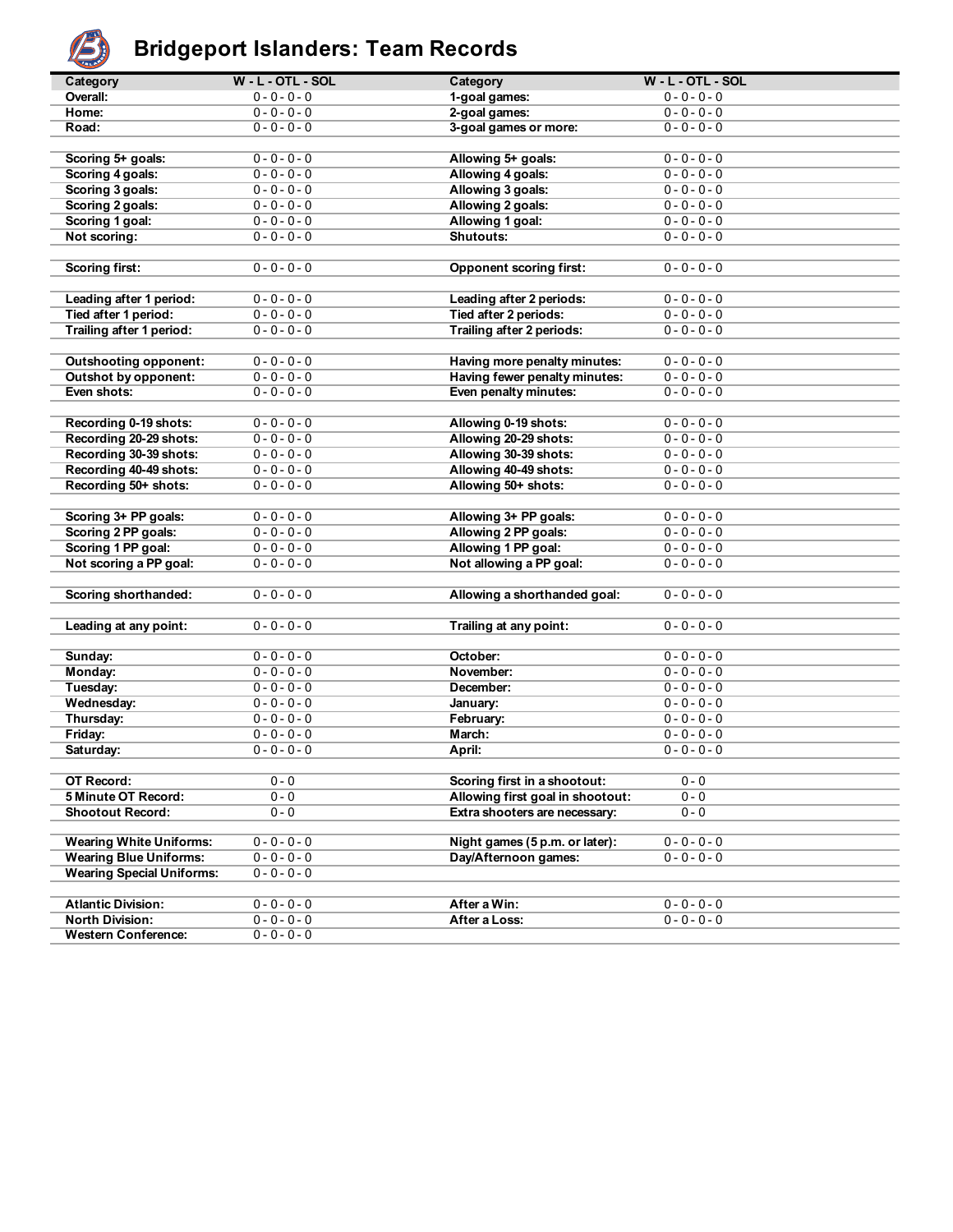

#### **B** Bridgeport Islanders: Situations

| <b>Goals by Period</b>       |                                  |                                  |                         |                    |              |                |
|------------------------------|----------------------------------|----------------------------------|-------------------------|--------------------|--------------|----------------|
|                              | $\overline{1}$                   | $\overline{2}$                   | $\overline{3}$          | OT/SO              | <b>Total</b> | Goals per game |
| <b>Bridgeport Islanders:</b> | 0                                | $\mathbf 0$                      | 0                       | 0                  | 0            | #DIV/0!        |
| <b>Opponents:</b>            | $\mathbf 0$                      | $\overline{0}$                   | $\overline{0}$          | $\overline{0}$     | 0            | #DIV/0!        |
|                              |                                  |                                  |                         |                    |              |                |
|                              |                                  |                                  |                         |                    |              |                |
| <b>Shots by Period</b>       | $\overline{1}$                   | $\overline{2}$                   | $\overline{\mathbf{3}}$ | OT/SO              | <b>Total</b> | Shots per game |
| <b>Bridgeport Islanders:</b> | $\pmb{0}$                        | 0                                | 0                       | 0                  | 0            | #DIV/0!        |
| <b>Opponents:</b>            | $\pmb{0}$                        | $\mathbf 0$                      | $\mathbf 0$             | $\overline{0}$     | 0            | #DIV/0!        |
|                              |                                  |                                  |                         |                    |              |                |
|                              |                                  |                                  |                         |                    |              |                |
| <b>Power Play</b>            |                                  |                                  |                         |                    |              |                |
|                              | <b>PPG</b>                       | Att.                             |                         | $\%$               |              |                |
| Overall:                     | 0                                | 0                                |                         | #DIV/0!<br>#DIV/0! |              |                |
| Home:<br>Road:               | $\overline{0}$<br>$\overline{0}$ | $\overline{0}$<br>$\overline{0}$ |                         | #DIV/0!            |              |                |
|                              |                                  |                                  |                         |                    |              |                |
|                              |                                  | 0 SHORTHANDED GOALS ALLOWED      |                         |                    |              |                |
| <b>Penalty Killing</b>       |                                  |                                  |                         |                    |              |                |
|                              | Killed                           | Att.                             |                         | $\%$               |              |                |
| Overall:                     | 0                                | 0                                |                         | #DIV/0!            |              |                |
| Home:                        | $\overline{0}$                   | $\overline{0}$                   |                         | #DIV/0!            |              |                |
| Road:                        | $\pmb{0}$                        | $\pmb{0}$                        |                         | #DIV/0!            |              |                |
|                              |                                  | 0 SHORTHANDED GOALS SCORED       |                         |                    |              |                |
|                              |                                  |                                  |                         |                    |              |                |
|                              |                                  |                                  |                         |                    |              |                |
|                              |                                  |                                  |                         |                    |              |                |
| <b>Penalties</b>             | GP                               | Min.                             |                         | Avg.               |              |                |
|                              | 0                                | $\overline{0}$                   |                         | #DIV/0!            |              |                |
|                              |                                  |                                  |                         |                    |              |                |
| <b>Fighting Majors</b>       |                                  |                                  |                         |                    |              |                |
| <b>Name</b>                  |                                  | <b>Amount</b>                    | Last                    |                    |              |                |
| n/a                          |                                  |                                  |                         |                    |              |                |
|                              |                                  |                                  |                         |                    |              |                |
|                              |                                  |                                  |                         |                    |              |                |
|                              |                                  |                                  |                         |                    |              |                |
|                              |                                  |                                  |                         |                    |              |                |
|                              |                                  |                                  |                         |                    |              |                |
|                              |                                  |                                  |                         |                    |              |                |
|                              |                                  |                                  |                         |                    |              |                |
|                              |                                  |                                  |                         |                    |              |                |
|                              |                                  |                                  |                         |                    |              |                |
|                              |                                  |                                  |                         |                    |              |                |
|                              |                                  |                                  |                         |                    |              |                |
| <b>Goal Situations</b>       | For                              | <b>Against</b>                   |                         |                    |              |                |
| 5 on 5:                      | 0                                | 0                                |                         |                    |              |                |
| 5 on 4:                      | $\mathbf 0$                      | $\overline{0}$                   |                         |                    |              |                |
| $5$ on $3:$                  | $\overline{0}$                   | $\overline{0}$                   |                         |                    |              |                |
| 4 on 4:                      | 0                                | $\mathbf 0$                      |                         |                    |              |                |
| $4$ on $3:$                  | $\mathbf 0$                      | $\overline{0}$                   |                         |                    |              |                |
| $3$ on $3$ :<br>3 on 4:      | $\overline{0}$<br>0              | $\overline{0}$<br>$\overline{0}$ |                         |                    |              |                |

| 3 on 4:                             |  |  |
|-------------------------------------|--|--|
| 3 on 5:                             |  |  |
| 4 on 5:                             |  |  |
| 6 on 5:                             |  |  |
| 6 on 4:                             |  |  |
| <b>Empty Net:</b>                   |  |  |
| <b>Penalty Shots:</b><br>Shootouts: |  |  |
|                                     |  |  |
| Total:                              |  |  |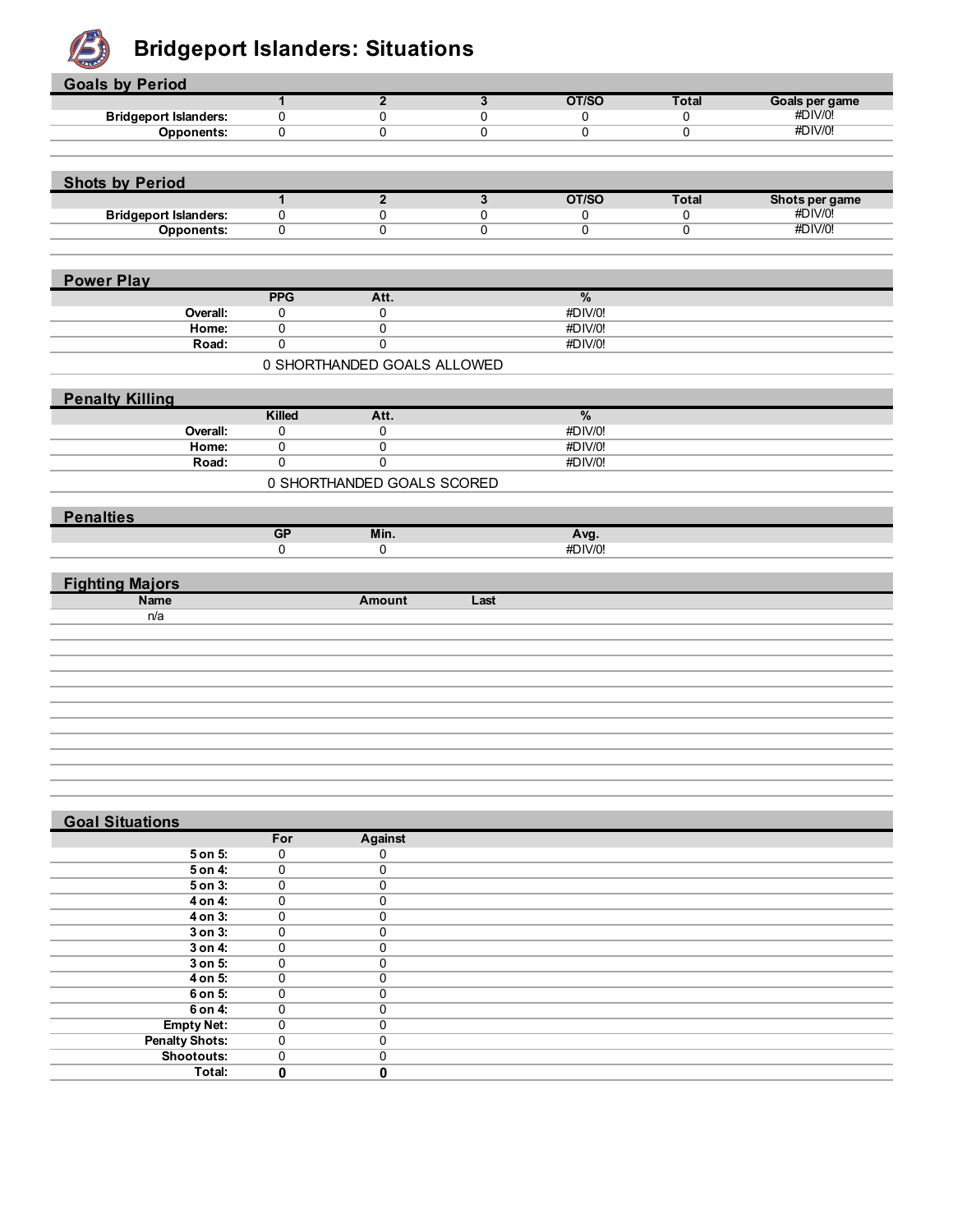

#### **Bridgeport Islanders: Situations**

| <b>Individual Leaders</b> |                                       |                    |                |            |  |
|---------------------------|---------------------------------------|--------------------|----------------|------------|--|
|                           | <b>Statistic</b>                      | Leader(s)          |                |            |  |
|                           | Goals:                                | n/a                |                |            |  |
|                           | Assists:                              | n/a                |                |            |  |
|                           | Points:                               | n/a                |                |            |  |
|                           | PP Goals:                             | n/a                |                |            |  |
|                           | PP Assists:                           | n/a                |                |            |  |
|                           | <b>PP Points:</b><br><b>SH Goals:</b> | n/a<br>n/a         |                |            |  |
|                           | <b>SH Assists:</b>                    | n/a                |                |            |  |
|                           | <b>GW Goals:</b>                      | n/a                |                |            |  |
|                           | 3+ Goals:                             | n/a                |                |            |  |
|                           | PIM:                                  | n/a                |                |            |  |
|                           | Shots:                                | n/a                |                |            |  |
|                           | <b>Plus/Minus:</b>                    | n/a                |                |            |  |
|                           | <b>Games Played:</b>                  | n/a                |                |            |  |
|                           |                                       |                    |                |            |  |
| <b>Shootouts</b>          |                                       |                    |                |            |  |
|                           | # Name                                | <b>Goals/Shots</b> | $\%$           | <b>GDG</b> |  |
|                           | n/a                                   |                    |                |            |  |
|                           |                                       |                    |                |            |  |
|                           |                                       |                    |                |            |  |
|                           |                                       |                    |                |            |  |
|                           |                                       |                    |                |            |  |
|                           |                                       |                    |                |            |  |
|                           |                                       |                    |                |            |  |
|                           |                                       |                    |                |            |  |
|                           |                                       |                    |                |            |  |
|                           |                                       |                    |                |            |  |
| $\#$                      | Goaltender                            | Record             | Saves/Shots    | $\%$       |  |
|                           | n/a                                   |                    |                |            |  |
|                           |                                       |                    |                |            |  |
|                           |                                       |                    |                |            |  |
|                           |                                       |                    |                |            |  |
|                           |                                       |                    |                |            |  |
|                           |                                       |                    |                |            |  |
| <b>Power Play</b>         | # Name                                | $\overline{G}$     | $\overline{A}$ | <b>PTS</b> |  |
|                           | n/a                                   |                    |                |            |  |
|                           |                                       |                    |                |            |  |
|                           |                                       |                    |                |            |  |
|                           |                                       |                    |                |            |  |
|                           |                                       |                    |                |            |  |
|                           |                                       |                    |                |            |  |
|                           |                                       |                    |                |            |  |
|                           |                                       |                    |                |            |  |
|                           |                                       |                    |                |            |  |
|                           |                                       |                    |                |            |  |
|                           |                                       |                    |                |            |  |
|                           |                                       |                    |                |            |  |
|                           |                                       |                    |                |            |  |
|                           |                                       |                    |                |            |  |
|                           |                                       |                    |                |            |  |
|                           |                                       |                    |                |            |  |
|                           |                                       |                    |                |            |  |
|                           |                                       |                    |                |            |  |
|                           |                                       |                    |                |            |  |
|                           |                                       |                    |                |            |  |
|                           |                                       |                    |                |            |  |
| <b>Shorthanded</b>        |                                       |                    |                |            |  |
|                           | # Name                                | $\overline{G}$     | $\overline{A}$ | <b>PTS</b> |  |
|                           | n/a                                   |                    |                |            |  |
|                           |                                       |                    |                |            |  |
|                           |                                       |                    |                |            |  |
|                           |                                       |                    |                |            |  |
|                           |                                       |                    |                |            |  |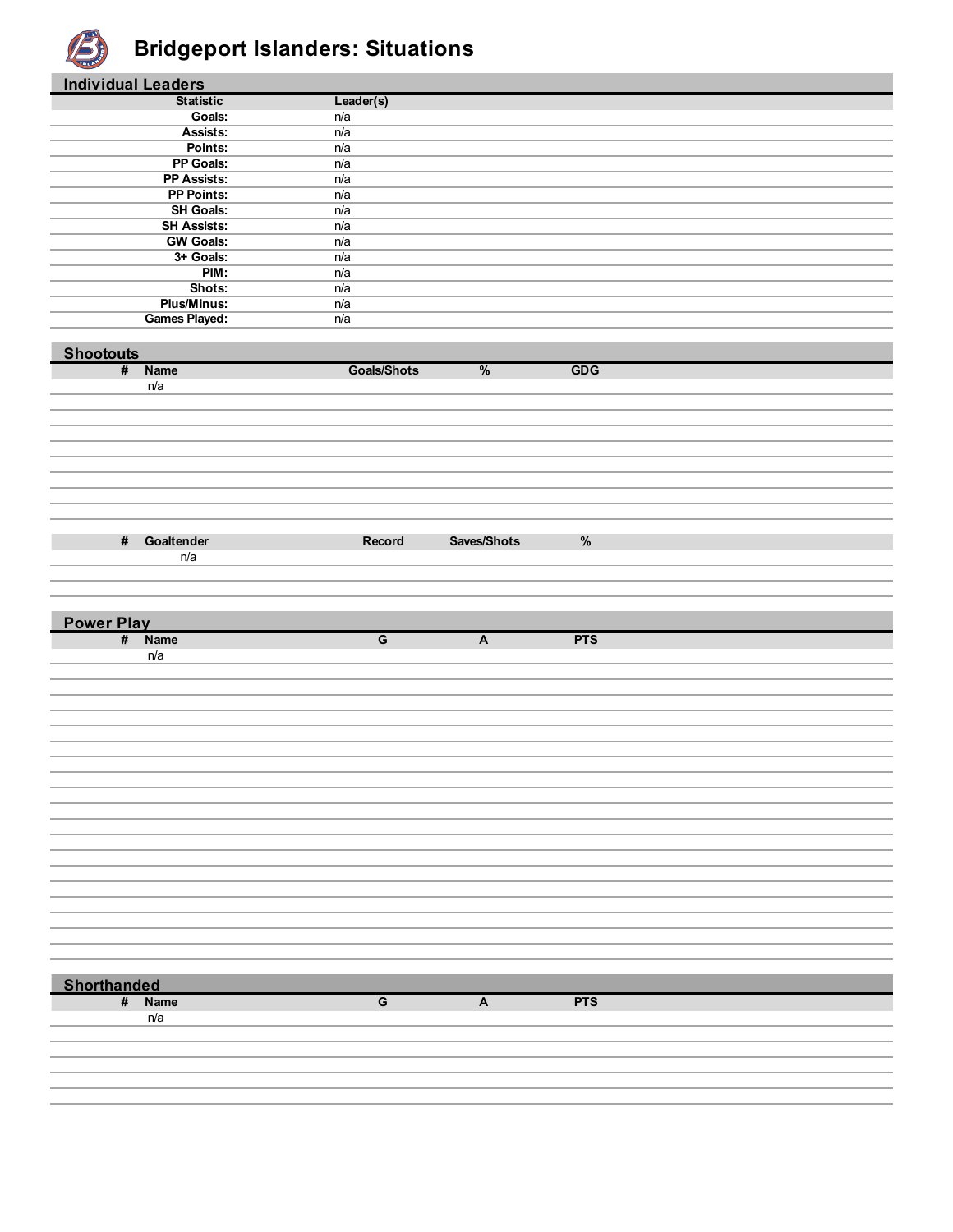

#### **Bridgeport Islanders: Team Records**

|    | <b>Record When</b>   |                 |                 |                  |                        |  |  |
|----|----------------------|-----------------|-----------------|------------------|------------------------|--|--|
| #  | <b>Name</b>          | In Lineup       | <b>Scores</b>   | <b>Has Point</b> | Has 2 (or more) Points |  |  |
|    | Jakub Skarek         | $0 - 0 - 0 - 0$ | $0 - 0 - 0 - 0$ | $0 - 0 - 0 - 0$  | $0 - 0 - 0 - 0$        |  |  |
| 2  | Seth Helgeson        | $0 - 0 - 0 - 0$ | $0 - 0 - 0 - 0$ | $0 - 0 - 0 - 0$  | $0 - 0 - 0 - 0$        |  |  |
| 3  | Samuel Bolduc        | $0 - 0 - 0 - 0$ | $0 - 0 - 0 - 0$ | $0 - 0 - 0 - 0$  | $0 - 0 - 0 - 0$        |  |  |
| 4  | Mitch Vande Sompel   | $0 - 0 - 0 - 0$ | $0 - 0 - 0 - 0$ | $0 - 0 - 0 - 0$  | $0 - 0 - 0 - 0$        |  |  |
|    | <b>Grant Hutton</b>  | $0 - 0 - 0 - 0$ | $0 - 0 - 0 - 0$ | $0 - 0 - 0 - 0$  | $0 - 0 - 0 - 0$        |  |  |
| 8  | Paul LaDue           | $0 - 0 - 0 - 0$ | $0 - 0 - 0 - 0$ | $0 - 0 - 0 - 0$  | $0 - 0 - 0 - 0$        |  |  |
| 10 | Kyle MacLean         | $0 - 0 - 0 - 0$ | $0 - 0 - 0 - 0$ | $0 - 0 - 0 - 0$  | $0 - 0 - 0 - 0$        |  |  |
| 11 | Austin Czarnik       | $0 - 0 - 0 - 0$ | $0 - 0 - 0 - 0$ | $0 - 0 - 0 - 0$  | $0 - 0 - 0 - 0$        |  |  |
| 12 | Otto Koivula         | $0 - 0 - 0 - 0$ | $0 - 0 - 0 - 0$ | $0 - 0 - 0 - 0$  | $0 - 0 - 0 - 0$        |  |  |
| 14 | Andy Andreoff        | $0 - 0 - 0 - 0$ | $0 - 0 - 0 - 0$ | $0 - 0 - 0 - 0$  | $0 - 0 - 0 - 0$        |  |  |
| 15 | Simon Holmstrom      | $0 - 0 - 0 - 0$ | $0 - 0 - 0 - 0$ | $0 - 0 - 0 - 0$  | $0 - 0 - 0 - 0$        |  |  |
| 16 | <b>Richard Panik</b> | $0 - 0 - 0 - 0$ | $0 - 0 - 0 - 0$ | $0 - 0 - 0 - 0$  | $0 - 0 - 0 - 0$        |  |  |
| 17 | Cole Coskey          | $0 - 0 - 0 - 0$ | $0 - 0 - 0 - 0$ | $0 - 0 - 0 - 0$  | $0 - 0 - 0 - 0$        |  |  |
| 20 | Anatolii Golyshev    | $0 - 0 - 0 - 0$ | $0 - 0 - 0 - 0$ | $0 - 0 - 0 - 0$  | $0 - 0 - 0 - 0$        |  |  |
| 21 | Cole Bardreau        | $0 - 0 - 0 - 0$ | $0 - 0 - 0 - 0$ | $0 - 0 - 0 - 0$  | $0 - 0 - 0 - 0$        |  |  |
| 24 | <b>Blade Jenkins</b> | $0 - 0 - 0 - 0$ | $0 - 0 - 0 - 0$ | $0 - 0 - 0 - 0$  | $0 - 0 - 0 - 0$        |  |  |
| 25 | Chris Terry          | $0 - 0 - 0 - 0$ | $0 - 0 - 0 - 0$ | $0 - 0 - 0 - 0$  | $0 - 0 - 0 - 0$        |  |  |
| 26 | Robin Salo           | $0 - 0 - 0 - 0$ | $0 - 0 - 0 - 0$ | $0 - 0 - 0 - 0$  | $0 - 0 - 0 - 0$        |  |  |
| 27 | Parker Wotherspoon   | $0 - 0 - 0 - 0$ | $0 - 0 - 0 - 0$ | $0 - 0 - 0 - 0$  | $0 - 0 - 0 - 0$        |  |  |
| 28 | Michael Dal Colle    | $0 - 0 - 0 - 0$ | $0 - 0 - 0 - 0$ | $0 - 0 - 0 - 0$  | $0 - 0 - 0 - 0$        |  |  |
| 29 | Arnaud Durandeau     | $0 - 0 - 0 - 0$ | $0 - 0 - 0 - 0$ | $0 - 0 - 0 - 0$  | $0 - 0 - 0 - 0$        |  |  |
| 33 | <b>Reece Newkirk</b> | $0 - 0 - 0 - 0$ | $0 - 0 - 0 - 0$ | $0 - 0 - 0 - 0$  | $0 - 0 - 0 - 0$        |  |  |
| 36 | Jeff Kubiak          | $0 - 0 - 0 - 0$ | $0 - 0 - 0 - 0$ | $0 - 0 - 0 - 0$  | $0 - 0 - 0 - 0$        |  |  |
| 39 | Ken Appleby          | $0 - 0 - 0 - 0$ | $0 - 0 - 0 - 0$ | $0 - 0 - 0 - 0$  | $0 - 0 - 0 - 0$        |  |  |
| 41 | Dmytro Timashov      | $0 - 0 - 0 - 0$ | $0 - 0 - 0 - 0$ | $0 - 0 - 0 - 0$  | $0 - 0 - 0 - 0$        |  |  |
| 44 | Thomas Hickey        | $0 - 0 - 0 - 0$ | $0 - 0 - 0 - 0$ | $0 - 0 - 0 - 0$  | $0 - 0 - 0 - 0$        |  |  |
|    |                      |                 |                 |                  |                        |  |  |

# **Multi-Point Games # Name 2 Points 3 Points 4+ Points** n/a - - -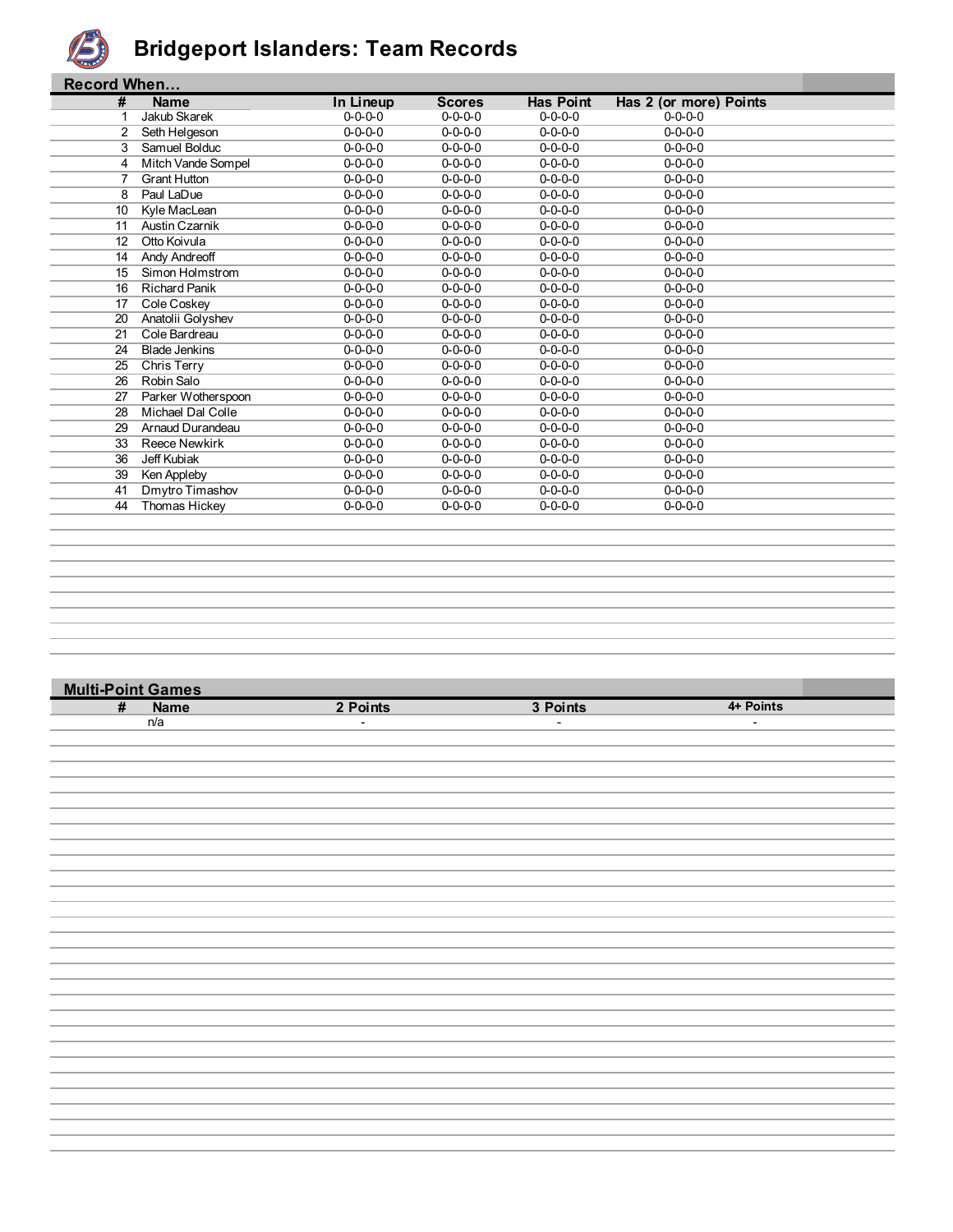

#### **Bridgeport Islanders: Regular Season Team Records**

| <b>Team Streaks</b>                 |                |                                                      |
|-------------------------------------|----------------|------------------------------------------------------|
| Category                            | 2021-22 Season | Franchise Record (W - L - OTL - SOL)                 |
| Winning:                            | n/a            | $9: 11/9/03 - 11/29/03 (9-0-0)$                      |
| <b>Points Earned:</b>               | n/a            | 22: 10/19/03 - 12/14/03 (18-0-3-1)                   |
| Losing:                             | n/a            | 10: 2/8/15 - 3/6/15 (0-9-1-0)                        |
| <b>Winless in Regulation:</b>       | n/a            | 12: 3/19/14 - 4/14/14 (0-10-0-2)                     |
| <b>Winning Home:</b>                | n/a            | $9: 1/24/07 - 2/20/07 (9-0-0-0)$                     |
| Points Earned, Home:                | n/a            | 15: 10/14/18 - 12/27/18 (12-0-2-1)                   |
| Losing, Home:                       | n/a            | $8: 2/8/15 - 3/21/15 (0-8-0-0)$                      |
| <b>Winless in Requlation, Home:</b> | n/a            | $9: 1/2/11 - 2/13/11 (0-6-2-1)$                      |
| <b>Winning Road:</b>                | n/a            | $8: 1/4/12 - 2/3/12$ (8-0-0-0)                       |
| Points Earned, Road:                | n/a            | 12: 10/25/03 - 12/20/03 (10-0-2)                     |
| Losing, Road:                       | n/a            | 6: 5 times, rec. 2/13/15 - 3/6/15 (0-5-1-0)          |
| Winless in Regulation, Road:        | n/a            | 15: 11/25/04 - 2/2/05 (0-13-1-1)                     |
| <b>Shutout Sequence:</b>            | n/a            | 204:45: 4/3/04 (5:10, 3rd) - 4/11/04 (4:55, 1st)     |
| <b>Shutout Sequence, Against:</b>   | n/a            | 215:58: 10/24/04 (19:12, 2nd) - 11/6/04 (15:10, 1st) |

| <b>Team Single-Game Records</b>  |                |                                           |
|----------------------------------|----------------|-------------------------------------------|
| Category                         | 2021-22 Season | Franchise Record (W - L - OTL - SOL)      |
| Goals:                           | n/a            | 8: 2 times, prev. 2/11/12 vs. SPR (8-1 W) |
| <b>Goals Allowed:</b>            | n/a            | 9: 2/27/10 at HER (2-9 L)                 |
| Win Margin:                      | n/a            | 7: 2/11/12 vs. SPR (8-1 W)                |
| Loss Margin:                     | n/a            | 7: 3 times, rec. 4/14/17 at SPR (0-7 L)   |
|                                  |                |                                           |
| Shots:                           | n/a            | 57: 12/1/07 vs. LOW (4-3 SOW)             |
| <b>Shots Allowed:</b>            | n/a            | 55: 12/17/05 at HFD (2-3 L)               |
| <b>Fewest Shots:</b>             | n/a            | 11: 3/20/05 at ALB (0-1 OTL)              |
| <b>Fewest Shots Allowed:</b>     | n/a            | 13: 2/2/18 vs. SPR (0-1 L)                |
| <b>Most PP Goals:</b>            | n/a            | 6: 11/8/14 vs. ALB (7-2 W)                |
| <b>Most PP Goals Allowed:</b>    | n/a            | 5: 3/5/11 at POR (3-8 L)                  |
| <b>Most PP Attempts:</b>         | n/a            | 14: 3/10/07 vs. PHI (5-4 W)               |
| <b>Most PP Attempts Allowed:</b> | n/a            | 17: 10/22/04 at ALB (1-5 L)               |
| <b>Most SH Goals:</b>            | n/a            | 2: 2/14/04 at SPR (5-3 W)                 |
| <b>Most SH Goals Allowed:</b>    | n/a            | 2: Many Times                             |
| <b>Most Penalties:</b>           | n/a            | 35: 2/1/02 at SPR (1-7 L)                 |
| <b>Most Penalty Minutes:</b>     | n/a            | 183: 2/1/02 at SPR (1-7 L)                |
| Longest SO (rounds)              | n/a            | 13: 1/31/10 vs. NOR (1-2L)                |

| <b>Team Single-Period Records</b> |                |  |  |  |
|-----------------------------------|----------------|--|--|--|
| Category                          | 2021-22 Season |  |  |  |
| <b>Goals:</b>                     | n/a            |  |  |  |
| <b>Goals Allowed:</b>             | n/a            |  |  |  |
| Shots:                            | n/a            |  |  |  |
| <b>Shots Allowed:</b>             | n/a            |  |  |  |
| <b>Fewest Shots:</b>              | n/a            |  |  |  |
| <b>Fewest Shots Allowed:</b>      | n/a            |  |  |  |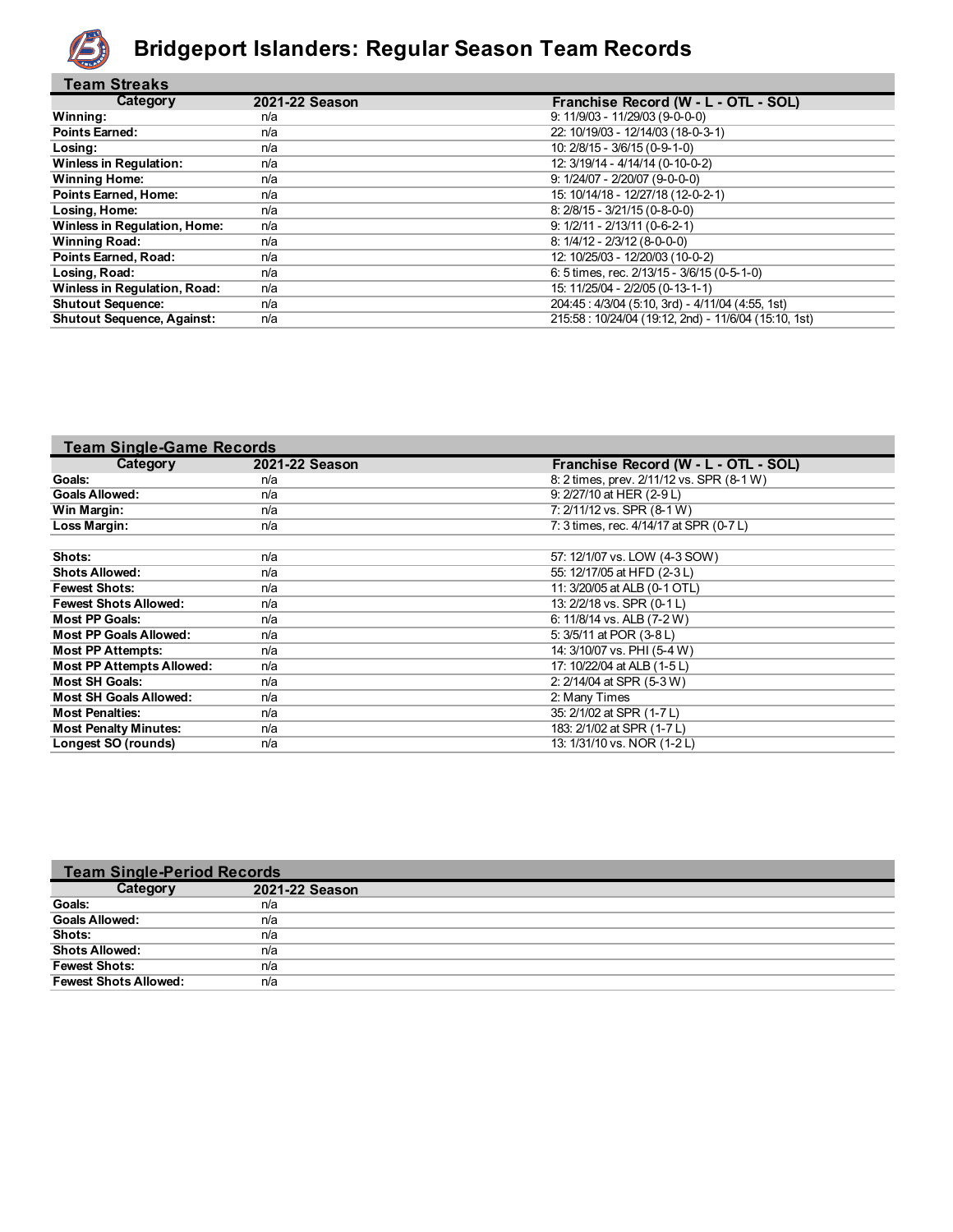

#### **Bridgeport Islanders: Individual Records**

| The Fastest (not including overtime)   |             |      |  |  |
|----------------------------------------|-------------|------|--|--|
| Category                               | <b>Home</b> | Road |  |  |
| <b>Goal To Start A Game:</b>           | n/a         | n/a  |  |  |
| <b>Goal Against To Start A Game:</b>   | n/a         | n/a  |  |  |
| <b>Goal To Start A Period:</b>         | n/a         | n/a  |  |  |
| <b>Goal Against To Start A Period:</b> | n/a         | n/a  |  |  |

| <b>Individual Streaks</b> |                |
|---------------------------|----------------|
| Category                  | 2021-22 Season |
| Goals:                    | n/a            |
| Assists:                  | n/a            |
| Points:                   | n/a            |

| <b>Individual Highs, Game</b> |                |                                                          |
|-------------------------------|----------------|----------------------------------------------------------|
| Category                      | 2021-22 Season | <b>Franchise Record</b>                                  |
| Goals:                        | n/a            | 4: Sean Bergenheim, 2/22/06 vs. HFD                      |
|                               |                |                                                          |
|                               |                |                                                          |
| Assists:                      | n/a            | 4: Blake Comeau, 10/8/06 at BNG                          |
|                               |                | 4: Robert Nilsson, 12/16/06 vs. LOW                      |
|                               |                | 4: Mike Iggulden, 12/13/08 at NOR                        |
|                               |                | 4: Greg Mauldin, 2/13/10 at HFD                          |
|                               |                | 4: Jeremy Colliton (2x), 3/25/11 vs. BNG; 4/5/11 vs. SPR |
|                               |                | 4: Kael Mouillierat, 2/11/12 vs. SPR                     |
|                               |                | 4: Tony Romano, 3/27/12 vs. WOR                          |
|                               |                | 4: Josh Ho-Sang, 11/4/18 vs. WBS                         |
|                               |                |                                                          |
| Points:                       | n/a            | 5: Blake Comeau, 10/13/06 at HFD                         |
|                               |                | 5: Jeff Tambellini, 4/4/08 vs. PHI                       |
|                               |                | 5: Greg Mauldin, 2/13/10 at HFD                          |
|                               |                | 5: Ryan Strome, 11/1/13 at WOR                           |
|                               |                | 5: Travis St. Denis, 3/15/18 vs. ROC                     |
|                               |                | 5: Josh Ho-Sang, 2/17/19 vs. CHA                         |
|                               |                |                                                          |
| <b>Power-Play Goals:</b>      | n/a            | 2: Many Times                                            |
|                               |                |                                                          |
|                               |                |                                                          |
| <b>Shorthanded Goals:</b>     | n/a            | 2: Many Times                                            |
|                               |                |                                                          |
|                               |                |                                                          |
| <b>Penalty Minutes:</b>       | n/a            | 46: Matt Carkner, 4/10/16 vs. LV                         |
|                               |                |                                                          |
|                               |                |                                                          |
| Shots:                        | n/a            |                                                          |
|                               |                |                                                          |
| <b>Plus-Minus</b>             | n/a            |                                                          |

| <b>Goaltending Streaks</b>      |                |                                                      |
|---------------------------------|----------------|------------------------------------------------------|
| Category                        | 2021-22 Season | <b>Franchise Record</b>                              |
| Winning:                        | n/a            | 12: Jaroslav Halak, 1/20/17 at SPR - 2/19/17 vs. HER |
| <b>Points Earned:</b>           | n/a            | 12: Jaroslav Halak, 1/20/17 at SPR - 2/19/17 vs. HER |
| Losing:                         | n/a            |                                                      |
| <b>Winless in Regulation:</b>   | n/a            |                                                      |
| <b>Consecutive Starts:</b>      | n/a            |                                                      |
| <b>Consecutive Appearances:</b> | n/a            |                                                      |

| <b>Goaltending Highs</b> |                |                                      |
|--------------------------|----------------|--------------------------------------|
| Category                 | 2021-22 Season | <b>Franchise Record</b>              |
| Saves, Game:             | n/a            | 52: Wade Dubielewicz, 2/9/07 vs. HER |
| Saves, Period:           | n/a            |                                      |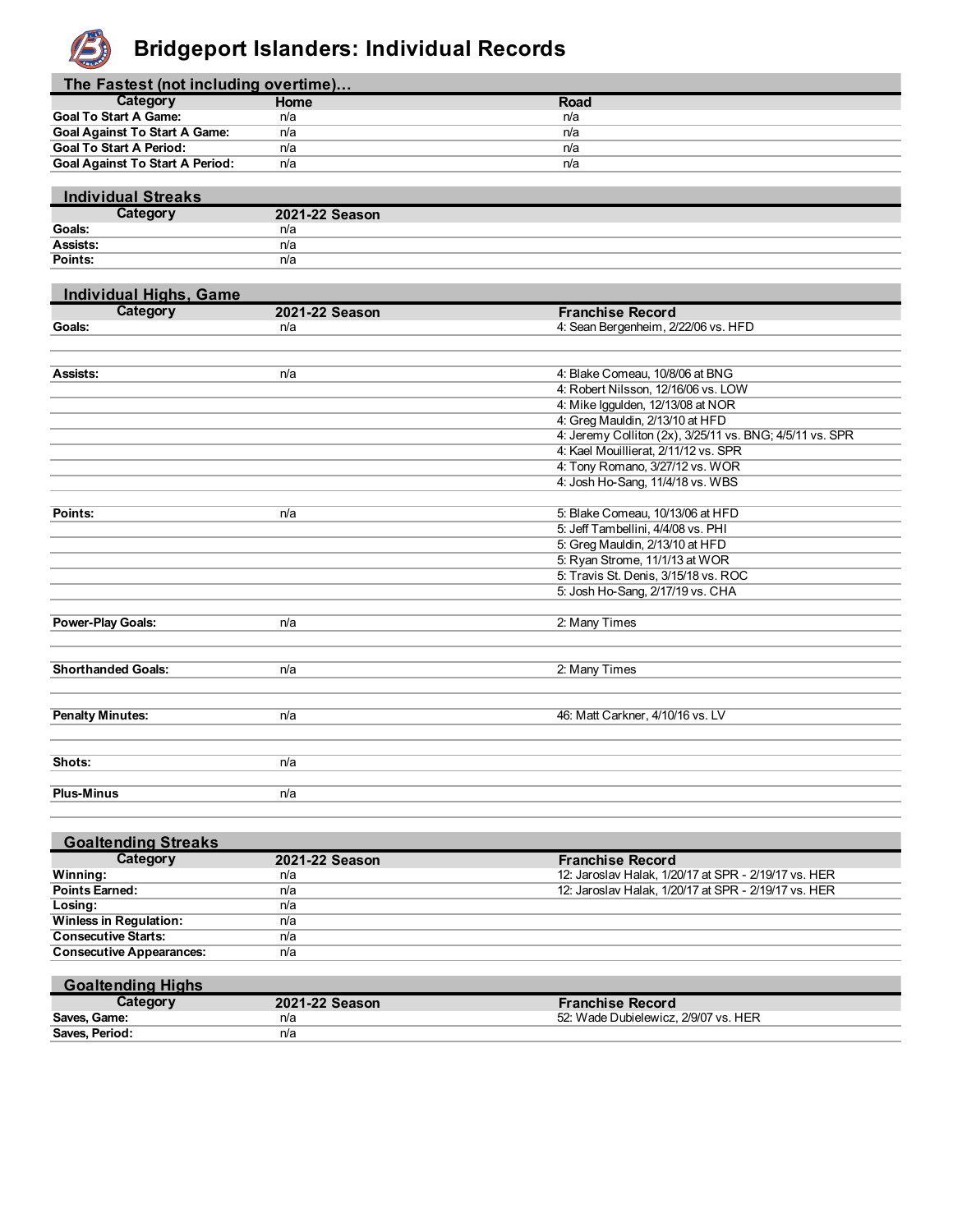

### **Bridgeport Islanders: Team Breakdown**

| 10-Game Split |           |           |           |           |                 |  |
|---------------|-----------|-----------|-----------|-----------|-----------------|--|
| <b>Games</b>  | <b>GF</b> | <b>GA</b> | <b>PP</b> | <b>PK</b> | Record          |  |
| $1 - 10$      |           | 0         | $0-0$     | $0-0$     | $0 - 0 - 0 - 0$ |  |
| $11 - 20$     |           |           | $0-0$     | $0-0$     | $0 - 0 - 0 - 0$ |  |
| $21 - 30$     |           |           | $0-0$     | $0-0$     | $0 - 0 - 0 - 0$ |  |
| $31 - 40$     |           |           | $0-0$     | $0-0$     | $0 - 0 - 0 - 0$ |  |
| 41-50         |           |           | $0-0$     | $0-0$     | $0 - 0 - 0 - 0$ |  |
| 51-60         |           |           | $0-0$     | $0-0$     | $0 - 0 - 0 - 0$ |  |
| 61-70         |           |           | $0-0$     | $0-0$     | $0 - 0 - 0 - 0$ |  |
| 71-72         |           | 0         | $0-0$     | $0-0$     | $0 - 0 - 0 - 0$ |  |
| <b>TOTAL</b>  |           |           | $0-0$     | 0-0       | $0 - 0 - 0 - 0$ |  |

|             | <b>Overtime/Shootout Results</b> |                     |               | <b>Season-by-Season Shootout Record</b> |                |           |           |
|-------------|----------------------------------|---------------------|---------------|-----------------------------------------|----------------|-----------|-----------|
| <b>Date</b> | Opponent                         | <b>Winning Goal</b> | <b>Result</b> | <b>Season</b>                           | <b>Overall</b> | Home      | Road      |
|             |                                  |                     |               | 2004-05                                 | $5 - 1$        | $4 - 0$   | $1 - 1$   |
|             |                                  |                     |               | 2005-06                                 | $2 - 3$        | $1 - 2$   | $1 - 1$   |
|             |                                  |                     |               | 2006-07                                 | 7-6            | $4 - 4$   | $3-2$     |
|             |                                  |                     |               | 2007-08                                 | $7 - 3$        | $3-2$     | $4 - 1$   |
|             |                                  |                     |               | 2008-09                                 | 7-5            | $4 - 1$   | $3 - 4$   |
|             |                                  |                     |               | 2009-10                                 | 7-6            | $4 - 3$   | $3-3$     |
|             |                                  |                     |               | 2010-11                                 | 4-7            | $3-3$     | $1 - 4$   |
|             |                                  |                     |               | 2011-12                                 | 4-6            | $1 - 2$   | $3 - 4$   |
|             |                                  |                     |               | 2012-13                                 | $2 - 5$        | $0 - 4$   | $2 - 1$   |
|             |                                  |                     |               | 2013-14                                 | 4-6            | $3 - 1$   | $1 - 5$   |
|             |                                  |                     |               | 2014-15                                 | $3 - 1$        | $2 - 0$   | $1 - 1$   |
|             |                                  |                     |               | 2015-16                                 | $3 - 3$        | $0 - 2$   | $3 - 1$   |
|             |                                  |                     |               | 2016-17                                 | $5 - 1$        | $3-0$     | $2 - 1$   |
|             |                                  |                     |               | 2017-18                                 | $3 - 3$        | $2 - 2$   | $1 - 1$   |
|             |                                  |                     |               | 2018-19                                 | $6 - 3$        | $3 - 2$   | $3 - 1$   |
|             |                                  |                     |               | 2019-20                                 | $0-0$          | $0-0$     | $0-0$     |
|             |                                  |                     |               | 2020-21                                 | $2 - 0$        | $1 - 1$   | $1 - 1$   |
|             |                                  |                     |               | 2021-22                                 | $0-0$          | $0-0$     | $0-0$     |
|             |                                  |                     |               | <b>TOTAL</b>                            | 71-62          | $37 - 31$ | $35 - 31$ |
|             |                                  |                     |               |                                         |                |           |           |
|             |                                  |                     |               |                                         |                |           |           |
|             |                                  |                     |               |                                         |                |           |           |

| <b>Bridgeport Islanders Penalty Shots</b> |             |                        |               |                    |
|-------------------------------------------|-------------|------------------------|---------------|--------------------|
| <b>Shooter</b>                            | <b>Date</b> | <b>Opposing Goalie</b> | <b>Result</b> | <b>Game Result</b> |
| n/a                                       |             |                        |               |                    |
|                                           |             |                        |               |                    |
|                                           |             |                        |               |                    |
|                                           |             |                        |               |                    |
| <b>Opponents Penalty Shots</b>            |             |                        |               |                    |
| <b>Shooter</b>                            | <b>Date</b> | <b>Opposing Goalie</b> | <b>Result</b> | <b>Game Result</b> |
| n/a                                       |             |                        |               |                    |
|                                           |             |                        |               |                    |
|                                           |             |                        |               |                    |
|                                           |             |                        |               |                    |
|                                           |             |                        |               |                    |
|                                           |             |                        |               |                    |
|                                           |             |                        |               |                    |
|                                           |             |                        |               |                    |
|                                           |             |                        |               |                    |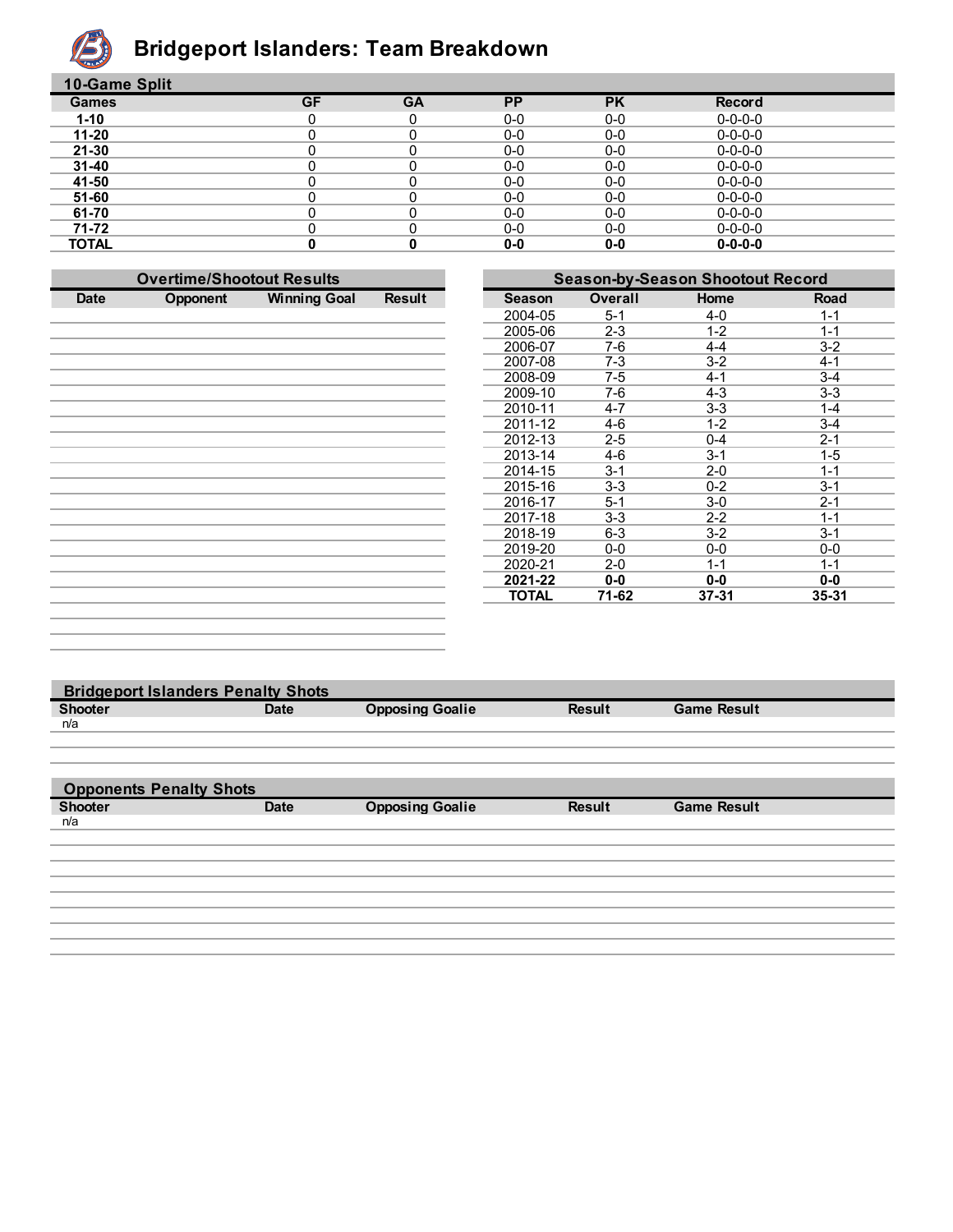

#### **Bridgeport Islanders: All-Time Records**

| <b>Goals (Career)</b>         |    |
|-------------------------------|----|
| 1. Jeff Hamilton (2002-06)    | 89 |
| 2. Jeremy Colliton (2005-12)  | 77 |
| 3. Trevor Smith (2006-10)     | 72 |
| 4. Jeff Tambellini (2005-09)  | 71 |
| 5. Travis St. Denis (2016-20) | 65 |
| 6. Steve Bernier (2016-20)    | 63 |
| 7. Steven Regier (2004-08)    | 61 |
| 8. Trent Hunter (2001-03)     | 60 |
| 9. Mike Halmo (2011-16)       | 56 |
| 10. Rob Collins (2003-06)     | 53 |

|  | <b>Goals (Season)</b> |
|--|-----------------------|
|--|-----------------------|

| 1. Jeff Hamilton (2003-04)     | 43 | 1. Rob Collins (2003-06)     | 48 |
|--------------------------------|----|------------------------------|----|
| 2. Jeff Tambellini (2007-08)   | 38 | 2. Ben Walter (2007-08)      | 46 |
| T-3. Trent Hunter (2002-03)    | 30 | T-3. Devon Toews (2016-17)   | 41 |
| T-3. Trent Hunter (2001-02)    | 30 | T-3. Trent Hunter (2002-03)  | 41 |
| T-3. Jeff Tambellini (2006-07) | 30 | T-3. Mike Iggulden (2008-09) | 41 |
| T-3. Trevor Smith (2008-09)    | 30 | T-6. Eric Manlow (2002-03)   | 40 |
| 7, Nino Niederreiter (2012-13) | 28 | T-6. Ray Giroux (2001-02)    | 40 |
| 8. Jason Krog (2001-02)        | 26 | T-8. Rob Collins (2004-05)   | 39 |
| T-9. Brock Nelson (2012-13)    | 25 | T-8. Chris Bourque (2018-19) | 39 |
|                                |    |                              |    |

| Goals (Career)                |    | <b>Assists (Career)</b>      |     | Points (Career)                 |     |
|-------------------------------|----|------------------------------|-----|---------------------------------|-----|
| 1. Jeff Hamilton (2002-06)    | 89 | 1. Jeremy Colliton (2005-12) | 126 | 1. Jeremy Colliton (2005-12)    | 203 |
| 2. Jeremy Colliton (2005-12)  | 77 | 2. Rob Collins (2003-06)     | 110 | 2. Rob Collins (2003-06)        | 163 |
| 3. Trevor Smith (2006-10)     | 72 | 3. Aaron Ness (2010-15)      | 100 | 3. Jeff Hamilton (2002-06)      | 156 |
| 4. Jeff Tambellini (2005-09)  | 71 | 4. Josh Ho-Sang (2016-20)    | 91  | 4. Steven Regier (2004-08)      | 150 |
| 5. Travis St. Denis (2016-20) | 65 | T-5. Steven Regier (2004-08) | 89  | 5. Trevor Smith (2006-10)       | 149 |
| 6. Steve Bernier (2016-20)    | 63 | T-5. Tanner Fritz (2015-21)  | 89  | 6. Jeff Tambellini (2005-09)    | 138 |
| 7. Steven Regier (2004-08)    | 61 | 7. Mark Wotton (2006-11)     | 88  | 7. Alan Quine (2013-18)         | 137 |
| 8. Trent Hunter (2001-03)     | 60 | 8. Matt Donovan (2010-14)    | 87  | T-8. Travis St. Denis (2016-20) | 136 |
| 9. Mike Halmo (2011-16)       | 56 | 9. Alan Quine (2013-18)      | 86  | T-8. Trent Hunter (2001-03)     | 136 |
| 10. Rob Collins (2003-06)     | 53 | 10. Sebastian Aho (2017-20)  | 84  | 10. Tanner Fritz (2015-21)      | 135 |
|                               |    |                              |     |                                 |     |

**Assists (Season)** 48<br>Rob Collins (2003-06) 48

| <b>Points (Career)</b>          |     |
|---------------------------------|-----|
| 1. Jeremy Colliton (2005-12)    | 203 |
| 2. Rob Collins (2003-06)        | 163 |
| 3. Jeff Hamilton (2002-06)      | 156 |
| 4. Steven Regier (2004-08)      | 150 |
| 5. Trevor Smith (2006-10)       | 149 |
| 6. Jeff Tambellini (2005-09)    | 138 |
| 7. Alan Quine (2013-18)         | 137 |
| T-8. Travis St. Denis (2016-20) | 136 |
| T-8. Trent Hunter (2001-03)     | 136 |
| 10. Tanner Fritz (2015-21)      | 135 |

| <b>Points (Season)</b>        |    |
|-------------------------------|----|
| 1. Jeff Tambellini (2007-08)  | 76 |
| 2. Trent Hunter (2002-03)     | 71 |
| 3. Rob Collins (2005-06)      | 69 |
| 4. Jeff Hamilton (2003-04)    | 68 |
| T-5. Mike Iggulden (2008-09)  | 66 |
| T-5. Ben Walter (2007-08)     | 66 |
| 7. Trent Hunter (2001-02)     | 65 |
| T-8. Trevor Smith (2008-09)   | 62 |
| T-8. Jason Krog (2001-02)     | 62 |
| T-8. Rhett Rakhshani ('10-11) | 62 |
| T-8. Rob Collins (2004-05)    | 62 |
|                               |    |

| Games (Career)                 |     |
|--------------------------------|-----|
| 1. Mark Wotton (2006-11)       | 368 |
| 2. Jeremy Colliton (2005-12)   | 326 |
| 3. Kyle Burroughs (2014-20)    | 313 |
| 4. Steven Regier (2004-08)     | 290 |
| 5. Aaron Ness (2010-15)        | 280 |
| 6. Ben Holmstrom (2015-19)     | 268 |
| 7. Travis St. Denis (2016-20)  | 259 |
| 8. Michael Haley (2007-12)     | 247 |
| 9. Connor Jones (2015-19)      | 244 |
| 10. Tomas Marcinko (2008-12)   | 243 |
| 11. Justin Mapletoft (2001-05) | 240 |
| 12. Seth Helgeson (2017-21)    | 236 |
|                                |     |
|                                |     |

| Games (Season)                 |    |
|--------------------------------|----|
| T-1. Trent Hunter (2001-02)    | 80 |
| T-1. Chris Armstrong ('01-02)  | 80 |
| T-1. Justin Mapletoft ('01-02) | 80 |
| T-1. Sean Bentivoglio ('09-10) | 80 |
| T-5. Ben Guite (2003-04)       | 79 |
| T-5. Chris Campoli (2004-05)   | 79 |
| T-7. Kevin Colley (2003-04)    | 78 |
| T-7. Rob Collins (2004-05)     | 78 |
| T-7. Cole Jarrett (2005-06)    | 78 |
| T-7. Mark Wotton (2006-07)     | 78 |
| T-7. Masi Marjamaki ('06-07)   | 78 |
| T-7. Sean Bentivoglio ('08-09) | 78 |

| <b>Goalie GP (Career</b> |  |  |
|--------------------------|--|--|

| <b>Games (Career)</b>          |     | <b>Goalie GP (Career)</b>     |     | Wins (Career)                 |    |
|--------------------------------|-----|-------------------------------|-----|-------------------------------|----|
| 1. Mark Wotton (2006-11)       | 368 | 1. Wade Dubielewicz ('03-08)  | 164 | 1. Wade Dubielewicz ('03-08)  | 81 |
| 2. Jeremy Colliton (2005-12)   | 326 | 2. Kevin Poulin (2010-15)     | 156 | 2. Chris Gibson (2015-20)     | 76 |
| 3. Kyle Burroughs (2014-20)    | 313 | 3. Chris Gibson (2015-20)     | 151 | 3. Kevin Poulin (2010-15)     | 69 |
| 4. Steven Regier (2004-08)     | 290 | 4. Rick DiPietro (2001-13)    | 117 | 4. Rick DiPietro (2001-13)    | 56 |
| 5. Aaron Ness (2010-15)        | 280 | 5. Dieter Kochan (2003-05)    | 84  | 5. Nathan Lawson (2008-11)    | 41 |
| 6. Ben Holmstrom (2015-19)     | 268 | 6. Nathan Lawson (2008-11)    | 83  | 6. Dieter Kochan (2003-05)    | 41 |
| 7. Travis St. Denis (2016-20)  | 259 | 7. Anders Nilsson (2011-14)   | 75  | 7. Anders Nilsson (2011-14)   | 35 |
| 8. Michael Haley (2007-12)     | 247 | 8. Stephon Williams (2014-17) | 58  | 8. Steve Valiquette (2001-03) | 25 |
| 9. Connor Jones (2015-19)      | 244 | 9. Steve Valiquette (2001-03) | 54  | 9. Stephon Williams (2014-17) | 24 |
| 10. Tomas Marcinko (2008-12)   | 243 | T-10. Jeremy Smith (2018-19)  | 43  | 10. Mike Morrison (2007-08)   | 23 |
| 11. Justin Mapletoft (2001-05) | 240 | T-10. Mike Morrison (2007-08) | 43  |                               |    |
| 12. Seth Helgeson (2017-21)    | 236 | 12. Mikko Koskinen (2009-12)  | 43  |                               |    |
|                                |     |                               |     |                               |    |

| <b>Games (Season)</b>          |    | <b>Goalies GP (Season)</b>         |    | Wins (Season)                     |    |
|--------------------------------|----|------------------------------------|----|-----------------------------------|----|
| T-1. Trent Hunter (2001-02)    | 80 | 1. Rick DiPietro (2001-02)         | 59 | 1. Rick DiPietro (2001-02)        | 30 |
| T-1. Chris Armstrong ('01-02)  | 80 | 2. Kevin Poulin (2011-12)          | 49 | 2. Kevin Poulin (2011-12)         | 26 |
| T-1. Justin Mapletoft ('01-02) | 80 | 3. Wade Dubielewicz ('05-06)       | 46 | 3. Mike Morrison (2007-08)        | 23 |
| T-1. Sean Bentivoglio ('09-10) | 80 | T-4. Kevin Poulin (2014-15)        | 45 | 4. Wade Dubielewicz ('06-07)      | 22 |
| T-5. Ben Guite (2003-04)       | 79 | T-4. Dieter Kochan (2003-04)       | 45 | T-5. Jeremy Smith (2018-19)       | 21 |
| T-5. Chris Campoli (2004-05)   | 79 | T-6. Wade Dubielewicz ('04-05)     | 43 | T-5. Chris Gibson (2018-19)       | 21 |
| T-7. Kevin Colley (2003-04)    | 78 | T-6. Mike Morrison (2007-08)       | 43 | T-7. Dieter Kochan (2003-04)      | 20 |
| T-7. Rob Collins (2004-05)     | 78 | T-6. Jeremy Smith (2018-19)        | 43 | T-7. Wade Dubielewicz ('03-04) 20 |    |
| T-7. Cole Jarrett (2005-06)    | 78 | 9. Chris Gibson (2015-16)          | 42 | T-7. Wade Dubielewicz ('05-06) 20 |    |
| T-7. Mark Wotton (2006-07)     | 78 | T-10. Wade Dubielewicz ('06-07' 40 |    | T-10. Dieter Kochan (2004-05)     | 19 |
| T-7. Masi Marjamaki ('06-07)   | 78 | T-10. Scott Munroe (2009-10)       | 40 | T-10. Wade Dubielewicz ('04-05 19 |    |
| T-7. Sean Bentivoglio ('08-09) | 78 | T-10. Chris Gibson (2018-19)       | 40 | T-10. Nathan Lawson (2008-09) 19  |    |
|                                |    |                                    |    | T 10 Chric Cibcon (2017 18)       | 10 |

| 1. Wade Dubielewicz ('03-08)  | 81 |  |
|-------------------------------|----|--|
| 2. Chris Gibson (2015-20)     | 76 |  |
| 3. Kevin Poulin (2010-15)     | 69 |  |
| 4. Rick DiPietro (2001-13)    | 56 |  |
| 5. Nathan Lawson (2008-11)    | 41 |  |
| 6. Dieter Kochan (2003-05)    | 41 |  |
| 7. Anders Nilsson (2011-14)   | 35 |  |
| 8. Steve Valiguette (2001-03) | 25 |  |
| 9. Stephon Williams (2014-17) | 24 |  |
| 10. Mike Morrison (2007-08)   | 23 |  |
|                               |    |  |

| Wins (Season) |
|---------------|
|---------------|

| 1. Rick DiPietro (2001-02)     | 30 |
|--------------------------------|----|
| 2. Kevin Poulin (2011-12)      | 26 |
| 3. Mike Morrison (2007-08)     | 23 |
| 4. Wade Dubielewicz ('06-07)   | 22 |
| T-5. Jeremy Smith (2018-19)    | 21 |
| T-5. Chris Gibson (2018-19)    | 21 |
| T-7. Dieter Kochan (2003-04)   | 20 |
| T-7. Wade Dubielewicz ('03-04) | 20 |
| T-7. Wade Dubielewicz ('05-06) | 20 |
| T-10. Dieter Kochan (2004-05)  | 19 |
| T-10. Wade Dubielewicz ('04-05 | 19 |
| T-10. Nathan Lawson (2008-09)  | 19 |
| T-10. Chris Gibson (2017-18)   | 19 |
| T-10. Scott Munroe (2009-10)   | 19 |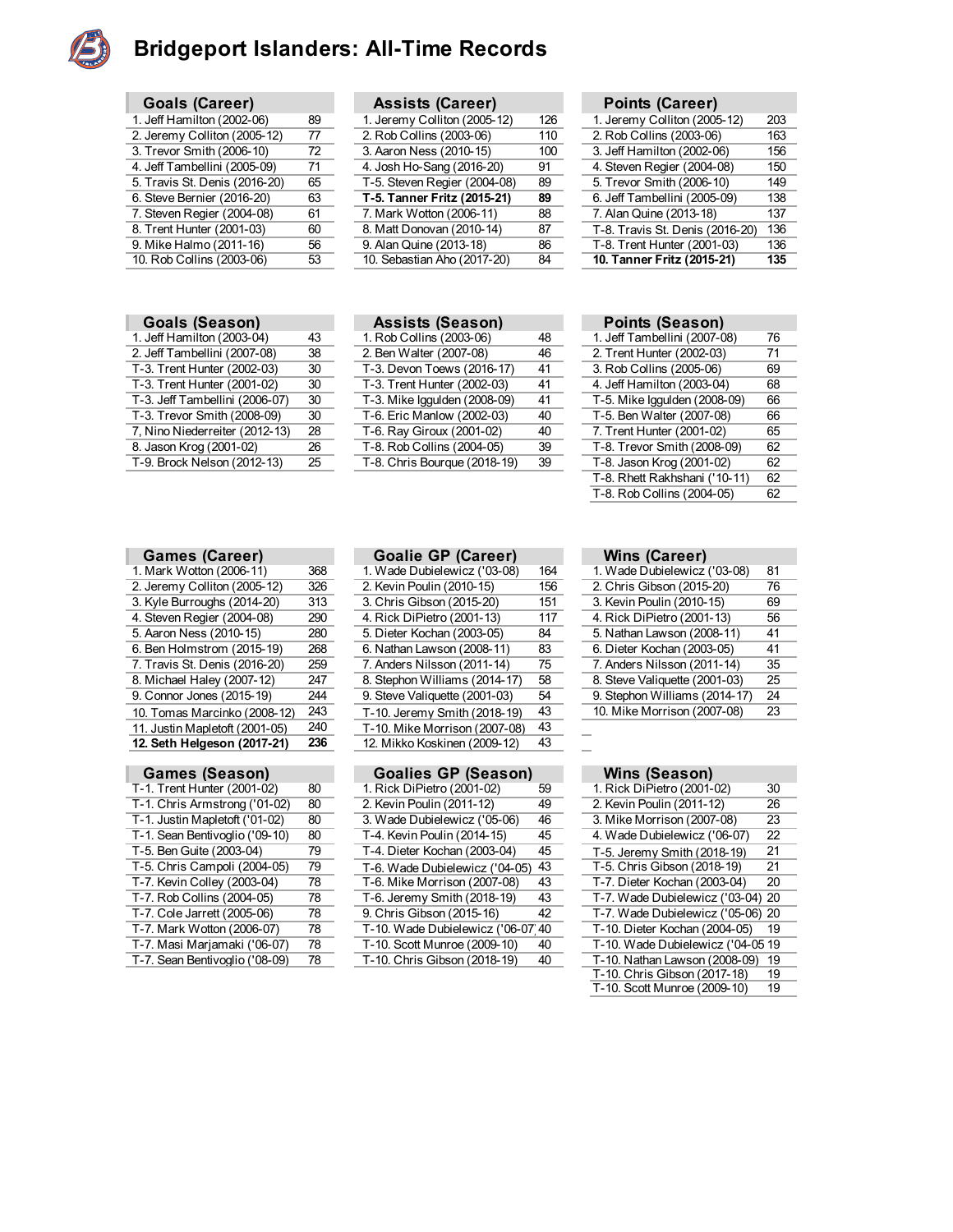

| <b>Transactions</b> |           |                    |
|---------------------|-----------|--------------------|
| <b>Date</b>         | ADD / DEL | <b>Transaction</b> |
|                     |           |                    |
|                     |           |                    |
|                     |           |                    |
|                     |           |                    |
|                     |           |                    |
|                     |           |                    |
|                     |           |                    |
|                     |           |                    |
|                     |           |                    |
|                     |           |                    |
|                     |           |                    |
|                     |           |                    |
|                     |           |                    |
|                     |           |                    |
|                     |           |                    |
|                     |           |                    |
|                     |           |                    |
|                     |           |                    |
|                     |           |                    |
|                     |           |                    |
|                     |           |                    |
|                     |           |                    |
|                     |           |                    |
|                     |           |                    |
|                     |           |                    |
|                     |           |                    |
|                     |           |                    |
|                     |           |                    |
|                     |           |                    |
|                     |           |                    |
|                     |           |                    |
|                     |           |                    |
|                     |           |                    |
|                     |           |                    |
|                     |           |                    |
|                     |           |                    |
|                     |           |                    |
|                     |           |                    |
|                     |           |                    |
|                     |           |                    |
|                     |           |                    |
|                     |           |                    |
|                     |           |                    |
|                     |           |                    |
|                     |           |                    |
|                     |           |                    |
|                     |           |                    |
|                     |           |                    |
|                     |           |                    |
|                     |           |                    |
|                     |           |                    |
|                     |           |                    |
|                     |           |                    |
|                     |           |                    |
|                     |           |                    |
|                     |           |                    |
|                     |           |                    |
|                     |           |                    |
|                     |           |                    |
|                     |           |                    |
|                     |           |                    |
|                     |           |                    |
|                     |           |                    |
|                     |           |                    |
|                     |           |                    |
|                     |           |                    |
|                     |           |                    |
|                     |           |                    |
|                     |           |                    |
|                     |           |                    |
|                     |           |                    |